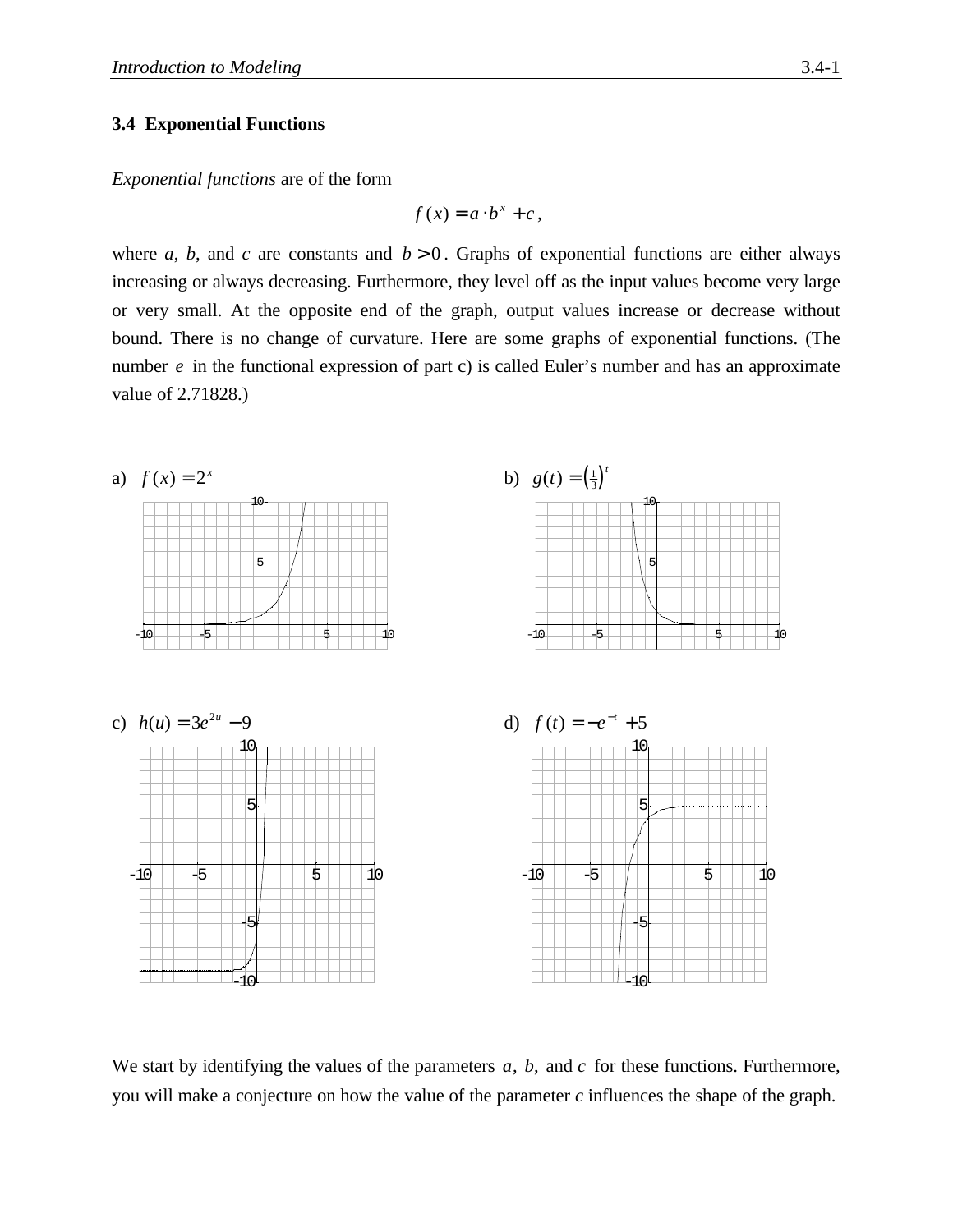### **Activity 3.4.1**

For the functions above determine the values of the parameters *a*, *b*, and *c* . Can you see what influence the value of *c* has on the graph?

| a) $f(x) = 2^x$             |                                        | $a =$ | $b =$ | $c =$ |
|-----------------------------|----------------------------------------|-------|-------|-------|
| b) $g(t) = (\frac{1}{3})^t$ |                                        | $a =$ | $b =$ | $c =$ |
|                             | c) $h(u) = 3e^{2u} - 9 = 3(e^2)^u - 9$ | $a =$ | $b =$ | $c =$ |
| d) $f(t) = -e^{-t} + 5$     |                                        | $a =$ | $h =$ | $c =$ |
|                             |                                        |       |       |       |

Influence of *c*:

Exponential functions of the form

$$
f(x)=a\cdot b^{x},
$$

where  $c = 0$ , have the special feature that output values increase or decrease in equal proportions in equal time. This means there is a constant factor of growth or decay. Here is an example:

| х                     | $f(x) = 3 \cdot 2^x$                                   |
|-----------------------|--------------------------------------------------------|
| $-2$                  | $3 \cdot 2^{-2} = 3 \cdot \frac{1}{2^2} = \frac{3}{4}$ |
| $-1$                  | $3 \cdot 2^{-1} = 3 \cdot \frac{1}{2^1} = \frac{3}{2}$ |
| ( )                   | $3 \cdot 2^0 = 3 \cdot 1 = 3$                          |
|                       | $3 \cdot 2^1 = 3 \cdot 2 = 6$                          |
| $\mathcal{D}_{\cdot}$ | $3 \cdot 2^2 = 3 \cdot 4 = 12$                         |
|                       | $3 \cdot 2^3 = 3 \cdot 8 = 24$                         |

If we compare consecutive output values, then we see that they double for each unit increase in input values. This is somewhat similar to linear functions. For linear functions, a fixed amount is added per unit increase in input value. For exponential functions, a fixed multiplicative factor is applied, i.e., the output is multiplied by a fixed amount for each unit increase in input value. We can find this fixed multiplicative factor by looking at the ratios of output values. Thus, exponential functions of the form  $a \cdot b^x$  are said to have *constant unit ratios*.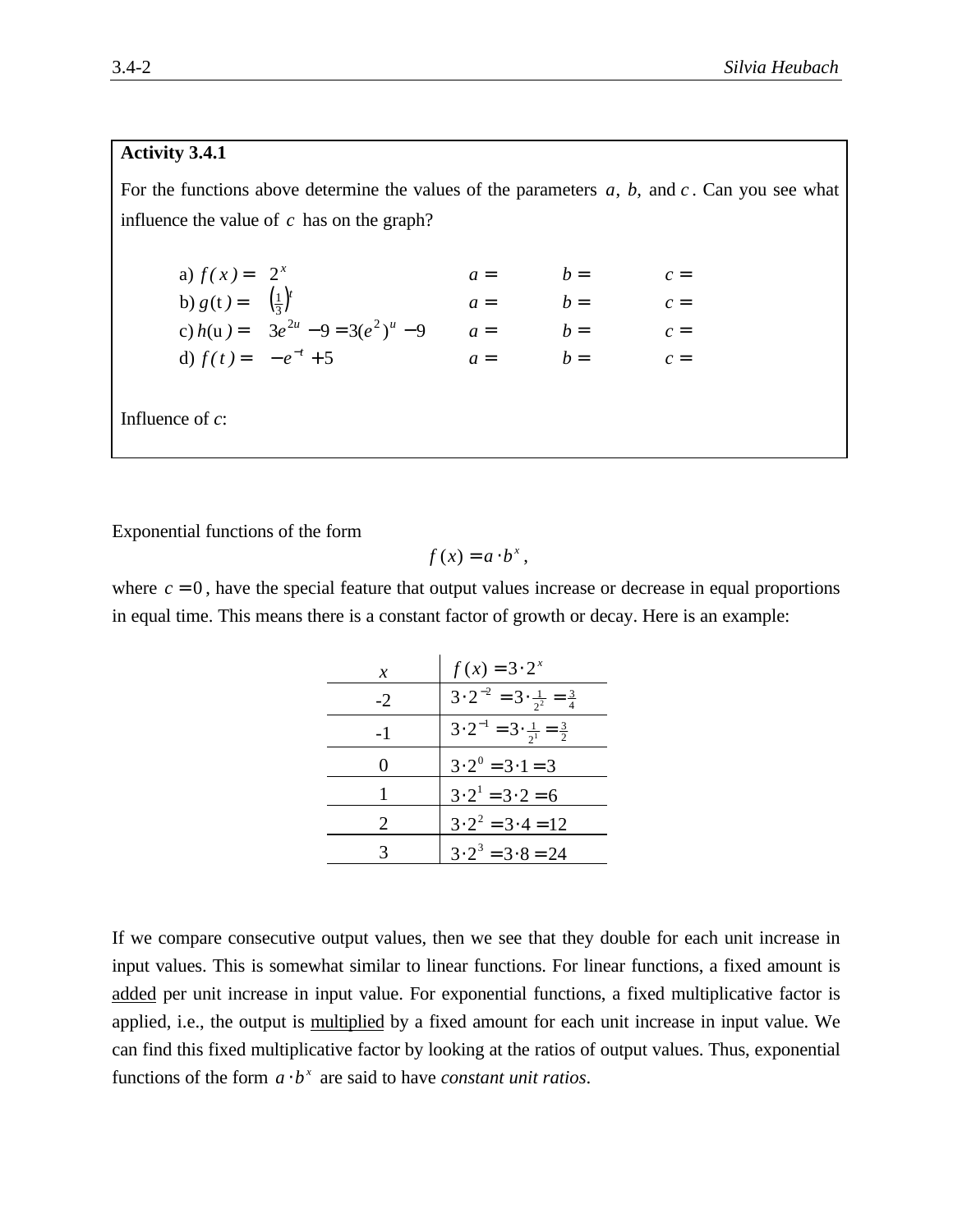**Computation of Unit Ratios** (for exponential functions of the form  $a \cdot b^x$ ):

Select consecutive input values with  $x_1 \le x_2$  and their respective output values  $f(x_1)$ and  $f(x_2)$ . The unit ratio is given by

$$
\left(\frac{f(x_2)}{f(x_1)}\right)^{\frac{1}{\Delta x}}
$$

where  $\Delta x = x_2 - x_1$ .

Remarks: 1) If the input values differ by only one unit, then this quotient reduces to  $\frac{f(x)}{f(x)}$ *f x*  $(x_2)$  $(x_1)$ 2 1 .

> 2) Note that the order of the input values is important here; the output value in the numerator belongs to the larger input value.

# **Example:**  $f(x) = 3 \cdot \left(\frac{1}{2}\right)^x$

Select increasing input values and compute the corresponding output values. (You may need to review rules for exponents in Appendix A3.) Next, compute the differencesΔ*x* for each pair of input values. This difference is obtained by subtracting the smaller value from the larger one. To calculate the unit ratios, compute the ratio of output values, then raise to the power  $\frac{1}{\Delta x}$ . Here is a worked out example for the points  $(x_1, f(x_1)) = (-3,24)$  and  $(x_2, f(x_2)) = (-2,12)$ .

$$
\Delta x = x_2 - x_1 = (-2) - (-3) = -2 + 3 = 1
$$
  
unit ratio =  $\left(\frac{f(x_2)}{f(x_1)}\right)^{\frac{1}{\Delta x}} = \left(\frac{12}{24}\right)^{\frac{1}{1}} = \left(\frac{1}{2}\right)^{1} = \frac{1}{2}.$ 

Here is another example for input values  $x_1 = 3$  and  $x_2 = 6$ .

$$
f(x_1) = 3 \cdot \left(\frac{1}{2}\right)^3 = 3 \cdot \frac{1}{8} = \frac{3}{8}
$$
  

$$
f(x_2) = 3 \cdot \left(\frac{1}{2}\right)^6 = 3 \cdot \frac{1}{64} = \frac{3}{64}
$$
  

$$
\Delta x = x_2 - x_1 = 6 - 3 = 3 \implies \frac{1}{\Delta x} = \frac{1}{3}
$$
  
unit ratio 
$$
= \left(\frac{f(x_2)}{f(x_1)}\right)^{\frac{1}{\Delta x}} = \left(\frac{3/64}{3/8}\right)^{\frac{1}{3}} = \left(\frac{3}{64} \cdot \frac{8}{3}\right)^{\frac{1}{3}} = \left(\frac{1}{8}\right)^{\frac{1}{3}} = \boxed{\frac{1}{2}}
$$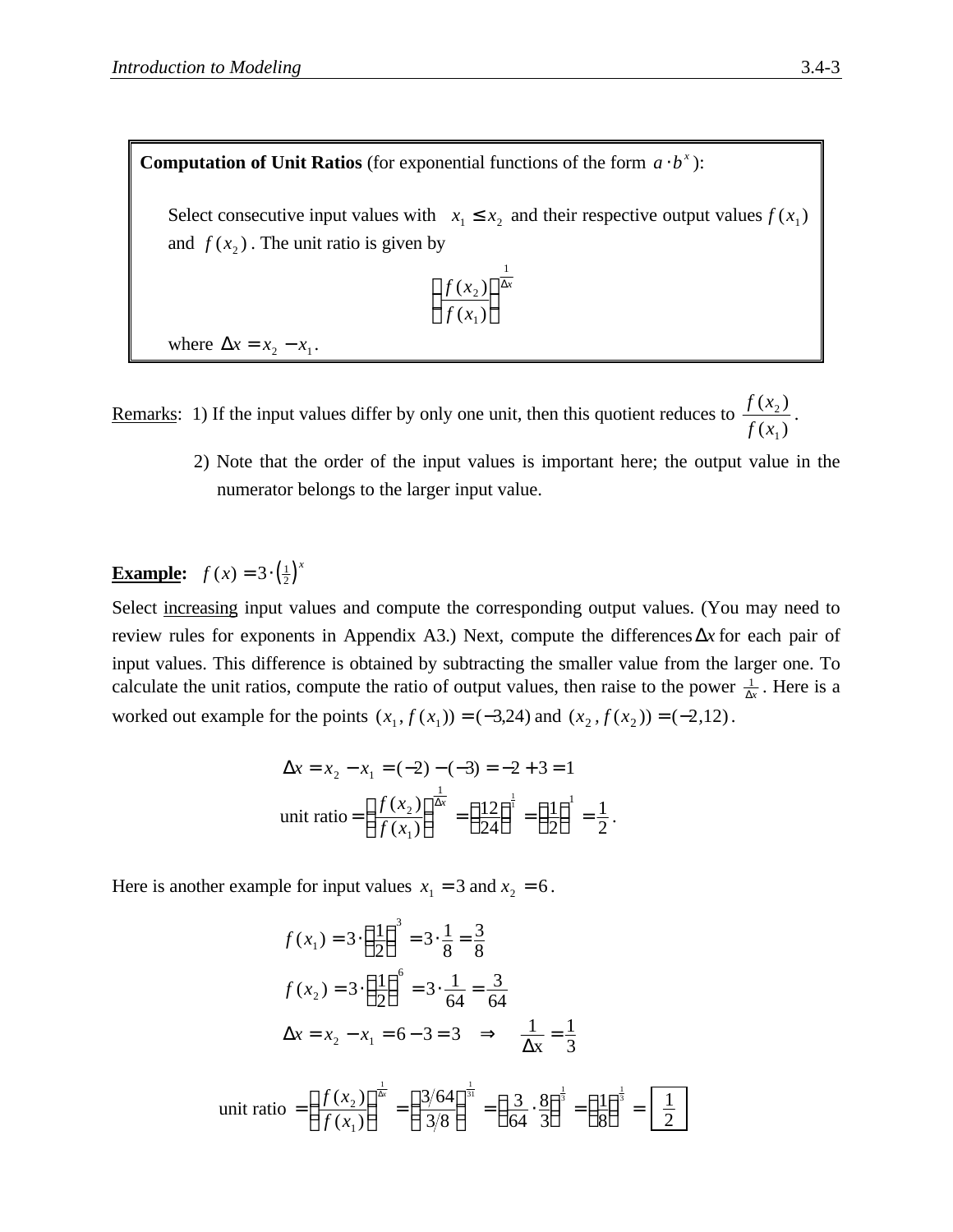| $\mathcal{X}$  | f(x)           | $\Delta x$  | Unit Ratios $\left(\frac{f(x_2)}{f(x_1)}\right)^{\frac{1}{4}}$                                                                                                                                                                                                                                                                                                  |
|----------------|----------------|-------------|-----------------------------------------------------------------------------------------------------------------------------------------------------------------------------------------------------------------------------------------------------------------------------------------------------------------------------------------------------------------|
| $-3$           | 24             |             |                                                                                                                                                                                                                                                                                                                                                                 |
| $-2$           | 12             |             |                                                                                                                                                                                                                                                                                                                                                                 |
|                |                |             | -2 - (-3) = 1<br>$-1-(-2) = 1$<br>$0-(-1) = 1$<br>$\left(\frac{6}{24}\right)^{\frac{1}{1}} = \frac{1}{2}$<br>$0-(-1) = 1$<br>$\left(\frac{3}{6}\right)^{\frac{1}{1}} = \frac{1}{2}$<br>$1-0=1$<br>$\left(\frac{3}{2}\right)^{\frac{1}{1}} = \frac{1}{2}$<br>$\left(\frac{3}{2}\right)^{\frac{1}{1}} = \left(\frac{3}{2} \cdot \frac{1}{3}\right) = \frac{1}{2}$ |
| $-1$           | 6              |             |                                                                                                                                                                                                                                                                                                                                                                 |
| $\mathbf{0}$   | 3              |             |                                                                                                                                                                                                                                                                                                                                                                 |
|                |                |             |                                                                                                                                                                                                                                                                                                                                                                 |
|                | $rac{3}{2}$    |             |                                                                                                                                                                                                                                                                                                                                                                 |
| $\mathbf{1}$   |                | $3 - 1 = 2$ | $\left( \frac{3/8}{3/2} \right)^{\frac{1}{2}} = \left( \frac{3}{8} \cdot \frac{2}{3} \right)^{\frac{1}{2}} = \left( \frac{1}{4} \right)^{\frac{1}{2}} = \frac{1}{2}$                                                                                                                                                                                            |
| $\overline{3}$ | $rac{3}{8}$    |             |                                                                                                                                                                                                                                                                                                                                                                 |
|                |                | $6 - 3 = 3$ | $\left( \frac{3/64}{3/8} \right)^{1/3} = \left( \frac{3}{64} \cdot \frac{8}{3} \right)^{1/3} = \left( \frac{1}{8} \right)^{1/3} = \frac{1}{2}$                                                                                                                                                                                                                  |
| 6              | $\frac{3}{64}$ |             |                                                                                                                                                                                                                                                                                                                                                                 |

Note that the unit ratio is equal to the value of  $b$ , in this case,  $\frac{1}{2}$  $\frac{1}{2}$ .

| <b>Activity 3.4.2</b>           |      |            |                                                                                                                      |
|---------------------------------|------|------------|----------------------------------------------------------------------------------------------------------------------|
|                                 |      |            | Compute the unit ratios for the function $f(x) = \frac{1}{2} \cdot 3^x$ . Do not forget to raise the quotient to the |
| power of $\frac{1}{\Delta x}$ ! |      |            |                                                                                                                      |
|                                 |      |            |                                                                                                                      |
| $\chi$                          | f(x) | $\Delta x$ | <b>Unit Ratios</b>                                                                                                   |
| $-4$                            |      |            |                                                                                                                      |
| $-1$                            |      |            |                                                                                                                      |
| $\boldsymbol{0}$                |      |            |                                                                                                                      |
| $\overline{2}$                  |      |            |                                                                                                                      |
| 3                               |      |            |                                                                                                                      |
|                                 |      |            |                                                                                                                      |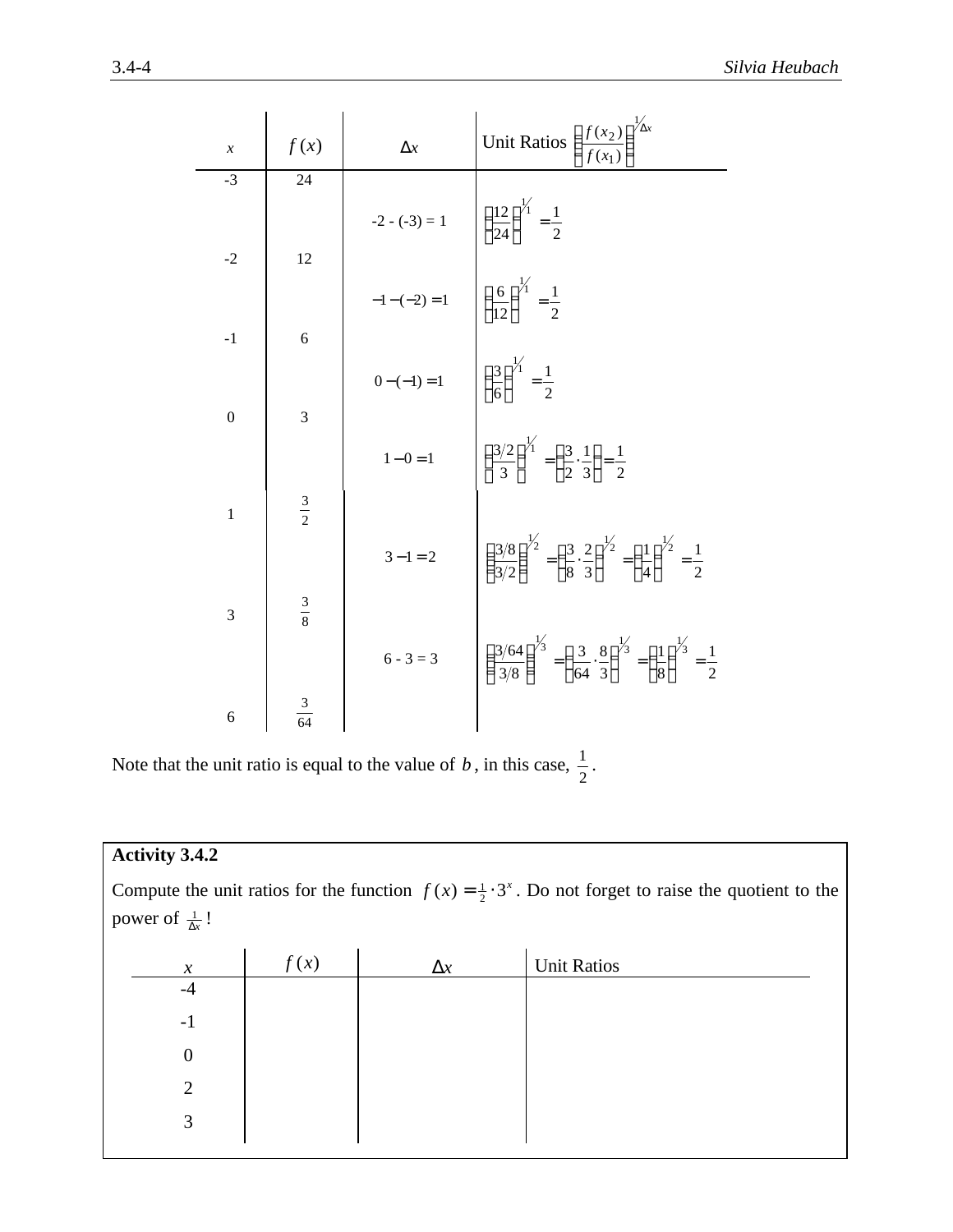Let's summarize the properties of exponential functions:

## Properties of Exponential Functions

- 1) The functional expression of an exponential function is given by  $f(x) = a \cdot b^x + c$ , with  $b > 0$ .
- 2) An exponential function is either always increasing or always decreasing, and there is no change in curvature.
- 3) At one end of the graph, the output values approach a horizontal line at level *c*. At the other end of the graph, the values either increase or decrease without bound.
- 4) Exponential functions of the form  $f(x) = a \cdot b^x$  have constant unit ratios.

Using these properties, we can now develop a procedure for checking whether data follows an exponential function.

- 1. Graph the data.
- 2. Check whether the resulting graph is either increasing or decreasing, and shows no change of curvature.
- 3. Check whether the graph will level off at the horizontal axis. If not enough data is given to see this effect, think about the context of the data. If the data does not seem to level off at the horizontal axis, but at some other level  $c \neq 0$ , modify the data by first subtracting *c* from every output value.
- 4. Compute the unit ratios for the (modified) data. If the unit ratios are approximately constant, then the data is likely to come from an exponential function. You can use the average of the unit ratios as an estimate for the parameter *b*.
- Remark: Very often, both an exponential or quadratic function seem plausible (if only one half of the quadratic function shows). In this case, it is difficult to decide between the two types from the shape of the graph only. However, once second unit differences and unit ratios are computed, one of the two types should become more likely. If both quantities are approximately constant, then we need additional statistical measures to decide on the function type (see Chapter 4).